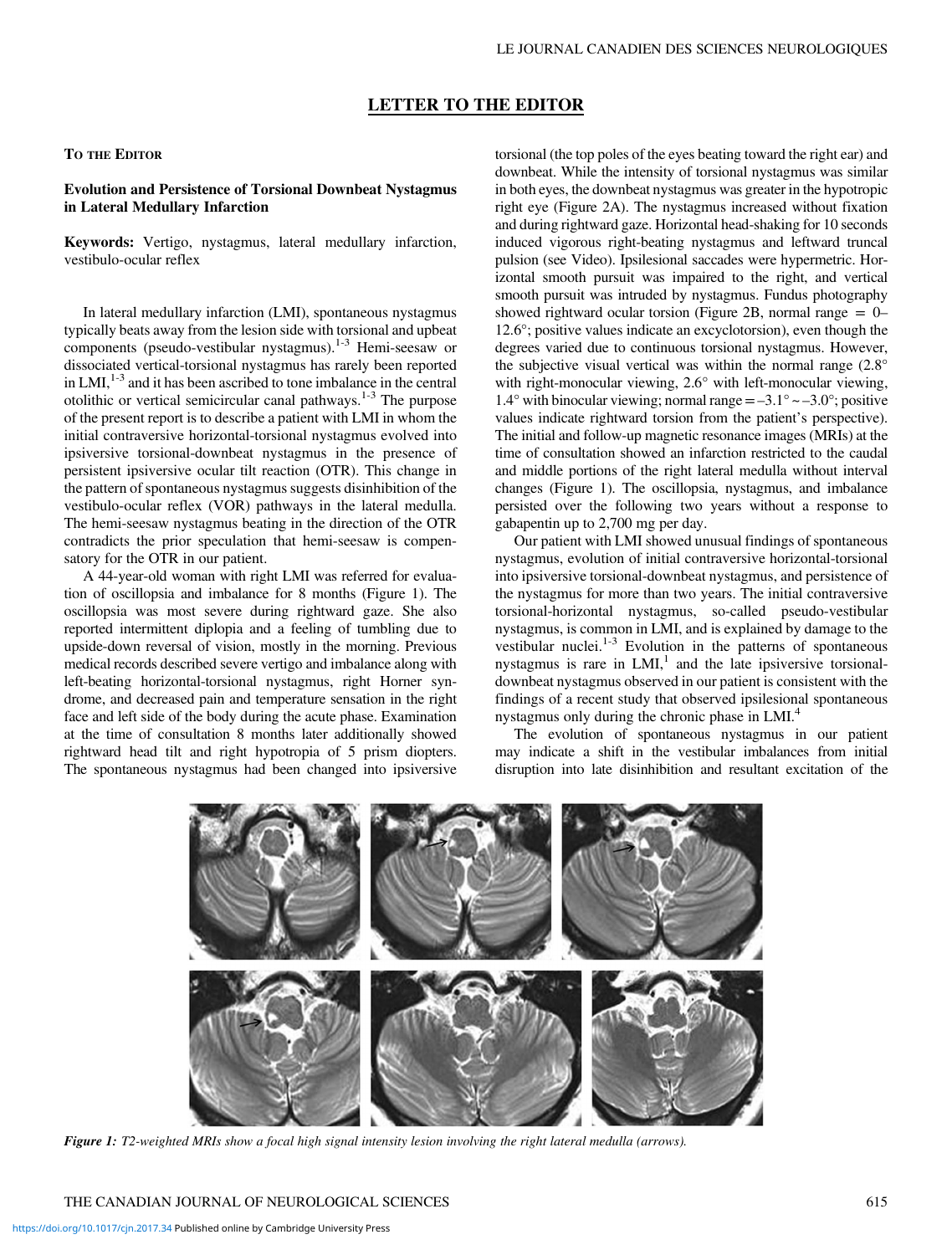<span id="page-1-0"></span>



Figure 2: A) Oculography of the spontaneous nystagmus. The patient shows spontaneous nystagmus beating rightward, downward  $(4.8\pm1.8)$  in the right eye and  $1.1\pm0.6^\circ$ /s in the left eye), and clockwise (10.9 $\pm3.2^\circ$ /s in the right eye and  $9.3 \pm 1.4$ % in the left eye, the upper pole of the eyes beating to the right ear) without fixation. The nystagmus increases without fixation. Note the greater downbeat nystagmus in the right eye. LH, horizontal position of the left eye; RH, horizontal position of the right eye; LV, vertical position of the left eye; RV, vertical position of the right eye; LT, torsional position of the left eye; RT, torsional position of the right eye. Upward deflection indicates rightward, upward, and clockwise (from the patient's perspective) eye motion. B) Ipsiversive rightward ocular torsion is evident on fundus photography (normal range: 0 ~12.6°, Positive values indicate extorsion of the eyes).

vestibulo-ocular reflex pathways. Excitation of the anterior semicircular canal (AC) induces the VOR in the upward and contraversive torsional directions by activating the ipsilateral superior rectus and contralateral inferior oblique muscles via the superior vestibular nucleus  $(SVN)$ .<sup>5</sup> Since the flocculus and paraflocculus selectively inhibit the AC pathway, damage to these inhibitory fibres and resultant activation of the AC pathway would generate nystagmus beating downward and contraversive. The MRIs of our patient showed an infarction restricted to the caudal and middle portions of the right lateral medulla, sparing the rostral area harbouring the SVN. Accordingly, the late torsional-downbeat nystagmus may be explained by relative activation of the ipsilesional AC pathway from disinhibition, probably due to disruption of the inhibitory fibres from the cerebellum or contralateral vestibular nuclei. Repetitive stimulations of the SVN also primarily induced torsional-downbeat nystagmus in rabbits.<sup>[5](#page-2-0)</sup> Otherwise, the torsionaldownbeat nystagmus may be explained by a combination of torsional nystagmus from the lateral medullary  $lesion<sup>1</sup>$  and downbeat nystagmus from damage to the paramedian tract neurons.<sup>6</sup>

Another interesting finding in our patient is the persistence of the torsional-downbeat nystagmus for several years. Most patients with LMI show a resolution of the vestibular signs over the following weeks to months.<sup>1-3</sup> However, a previous study described persistent spontaneous nystagmus for more than two years in  $LML<sup>1</sup>$  The nystagmus may last longer when lesions affect the vestibular nucleus rather than the labyrinth.<sup>[7](#page-2-0)</sup> Indeed, the signs from static vestibular imbalances such as spontaneous nystagmus and the OTR mostly resolve by three months after symptom onset in vestibular neuritis. $8^{\circ}$  $8^{\circ}$  The change in the pattern of spontaneous nystagmus in our patient provides insight into the evolution of static vestibular imbalance in LMI.

### **DISCLOSURES**

Seong-Hae Jeong, Ji-Soo Kim, Min Kyun Sohn, Hyun-Jin Jo, Ae Young Lee, and Jae Moon Kim hereby declare that they have nothing to disclose.

Seong-Hae Jeong Department of Neurology, Chungnam National University Hospital, Daejeon, Korea

Hyun-Jin Jo Department of Neurology, Chungnam National University Hospital, Daejeon, Korea

Ae Young Lee Department of Neurology, Chungnam National University Hospital, Daejeon, Korea

Jae Moon Kim Department of Neurology, Chungnam National University Hospital, Daejeon, Korea

Ji-Soo Kim Department of Neurology, Seoul National University College of Medicine, 300 Gumi-dong, Bundang-gu, Seongnam-si Gyeonggi-do, 463-707, Korea Email: [jisookim@snu.ac.kr](mailto:jisookim@snu.ac.kr)

Min Kyun Sohn Department of Rehabilitation Medicine, School of Medicine Chungnam National University, Daejeon, Korea

#### SUPPLEMENTARY MATERIALS

To view supplementary materials for this article (Video), please visit https://doi.org/10.1017/cjn.2017.34